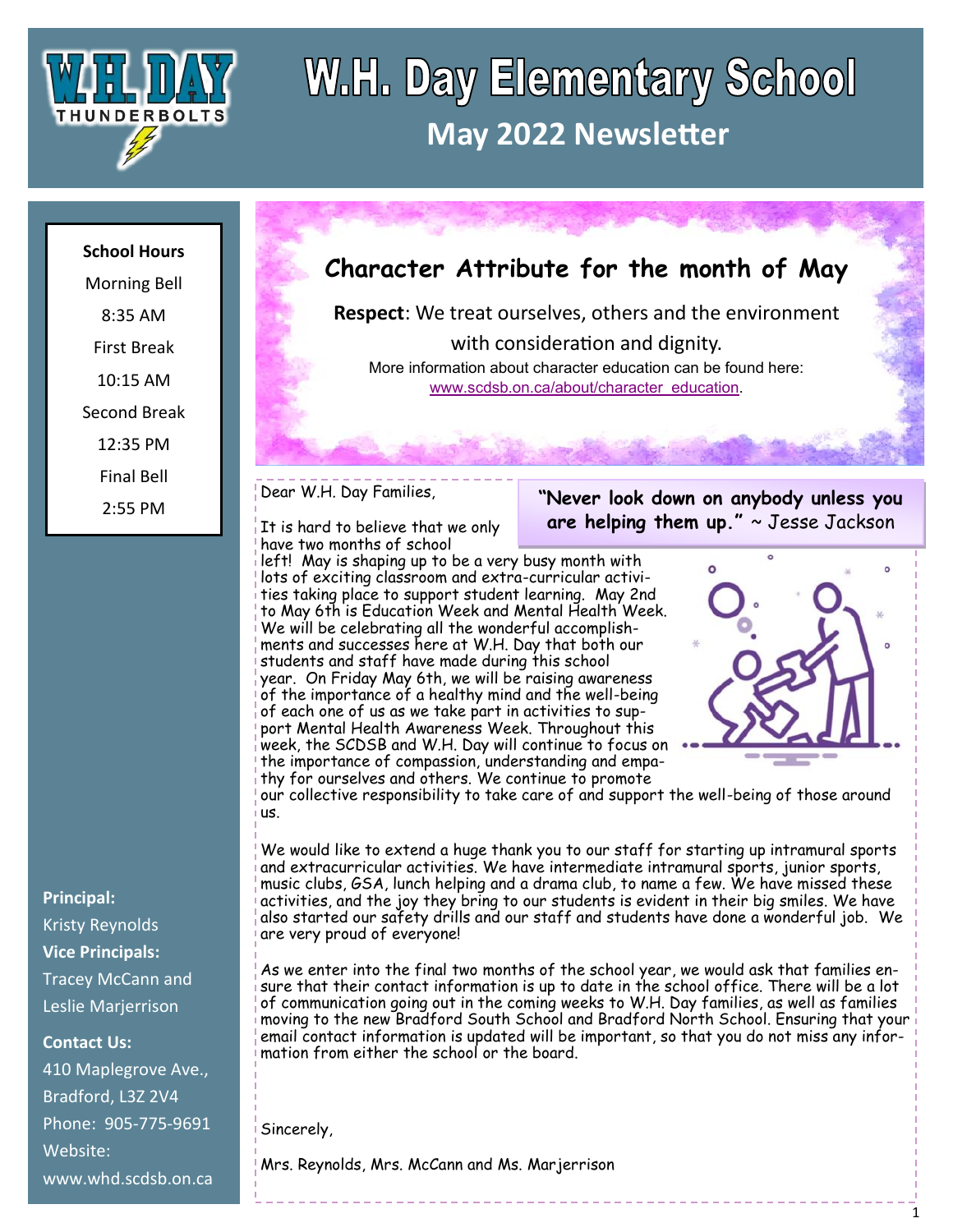## **School Access Reminders**

Due to COVID 19 protocols from the health unit, access to the school is closed **TO ALL VISITORS** including parents/guardians.

**We wanted to remind parent/guardians that no lunch or forgotten items be dropped off to the school during the school day from 8:35 am–2:55pm**. If your student needs to be signed out for special medical appointments or extenuating circumstances, **a note will be required for the teacher and the office at least 24 hours in advance (please email these to [WHDay@scdsb.on.ca\).](mailto:WHDay@scdsb.on.ca)** We will then arrange for the student to be ready and signed out by the office staff at the precise time. A staff member will then escort the student to the front doors to meet their parent/guardian. Photo identification will be required to pick-up a student from W.H. Day. **If a parent/guardian is more than 15 minutes late for a pickup, the student will be returned to the classroom.**

Please ensure your students have plenty of lunch, snacks, a reusable water bottle, extra masks and extra clothing in their backpacks for washroom accidents and mittens/hats in cold weather.

Please remind your child(ren) of the time that school begins so that they will be on time. There will be no

pick up of students after 2:40 pm as teachers are

busy getting students ready for dismissal. **Thank you for your assistance as we strive to keep our students and staff safe and healthy.**

#### **SCDSB schools continue to be mask-friendly environments**

Students from Kindergarten to Grade 12, staff and visitors are no longer required to wear masks in schools, school board offices and on student transportation. SCDSB schools continue to be mask-friendly environments. Masks remain available to students and staff who choose to continue to wear them while in schools. Please encourage your child(ren) to be respectful and understanding of everyone's choice with respect to masking so that SCDSB schools remain the safe, inclusive and welcoming teaching and learning environments they are meant to be for all.

There are still some situations where masks are to be worn. Examples include:



- When traveling outside of Canada masks are to be worn for 14 days upon return.
- After testing positive for COVID-19 masks are to be worn on days 6 through 10 following a five-day isolation period.

For more information visit the Simcoe Muskoka District Health Unit website at [simcoemuskokahealth.ca](https://www.simcoemuskokahealth.org/Topics/COVID-19#b6072a60-b91e-4df5-8d91-63624e9f24ea)

#### **Keep connected with our school and with the SCDSB**

It's important to get accurate information about what's going on at your school and at the Simcoe County District School Board (SCDSB). Here are some ways to do that:

- Subscribe to our school's website by visiting the 'What's New' section at http://\*\*\*.scdsb.on.ca. You can sign up to receive emails about school news updates and information during emergency situations. It's easy to subscribe – visit our website and click the 'Subscribe' link at the very top of the page. Provide your email and click 'Subscribe'; a message will be sent to your inbox with a link to click to confirm that you want to subscribe. You can unsubscribe at any time using the link at the bottom of each email.
- Sign up to receive SCDSB media releases by clicking the 'Subscribe' button at [www.scdsb.on.ca.F](http://www.scdsb.on.ca)ollow the SCDSB on Twitter (@SCDSB\_Schools), Facebook (facebook.com/SCDSB) and Instagram (instagram.com/scdsb).
- Check our school website at<http://whd.scdsb.on.ca/> and our school twitter at whdayes@twitter.com.

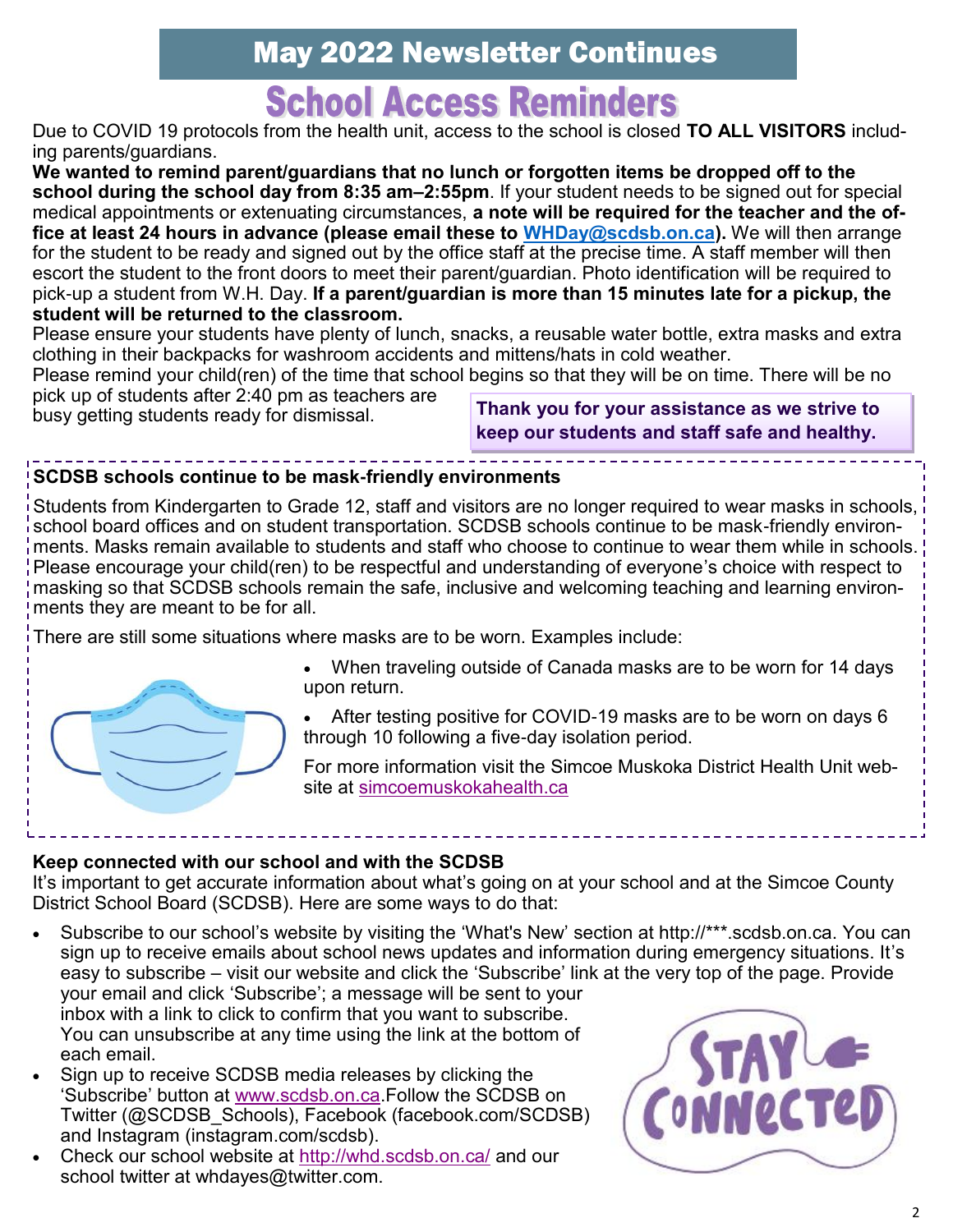

#### **After Hours Intensive Academic Support Program at W. H. Day**

This program will be provided to students interested in receiving academic support after school hours by SCDSB teachers and support staff. The focus will be on Mathematics and English literacy and is intended for students who may need extra support in one or both of these subjects. The after hours program will be provided to junior and intermediate students for 6 weeks on Tuesday, Wednesday and Thursdays, beginning the week of May 17th to June 23rd from 3:00 to 4:30. There are a limited number of spots available.

Please complete the attached Google form to apply for your spot today!

<https://forms.gle/qxTsqda1wQi7SCfe8>

#### **Registration is now open for the SCDSB's elementary Virtual Learning Program for the 2022- 2023 school year**

Planning is underway for September 2022, including the opportunity for families to register their child(ren) for the SCDSB's elementary Virtual Learning Program. The SCDSB's elementary Virtual Learning Program will be available to students in Kindergarten to Grade 8 for the 2022-2023 school year. Families who choose to have their child(ren) learn virtually will be provided with 300 minutes per day of synchronous learning, taught



by a qualified SCDSB teacher and supported by education support staff, including educational assistants, as appropriate.

Register by May 6, 2022, to secure a space in the elementary Virtual Learning Program for your child(ren) in 2022-2023. Registrations received after May 6 will only be considered based on available space. For more information and to register, visit scdsb.on.ca/elementary/planning for school/ [virtual\\_learning\\_program.](http://www.scdsb.on.ca/elementary/planning_for_school/virtual_learning_program) 

#### **Parent/guardian school climate survey**

In April 2022, the SCDSB administered the school climate survey for students in Grades 4 to 12. Between May 2 and May 27, the SCDSB invites parents/guardians of elementary and secondary students to participate in the 2021-2022 SCDSB School Climate Survey for parents/guardians. The online survey is completely anonymous and confidential. Participants will not be asked to provide their name or other identifying information.



Similar to previous SCDSB school climate surveys, the questions will cover a range of topics, such as the overall tone of the school, school safety, student well-being and belonging.

Parents/guardians will receive a link to the climate survey via the email on file at their children's school, or can access the survey through the SCDSB website at scdsb.on.ca/about/goals reporting/school climate.

Questions can be directed to [schoolclimate@scdsb.on.ca.](mailto:schoolclimate@scdsb.on.ca)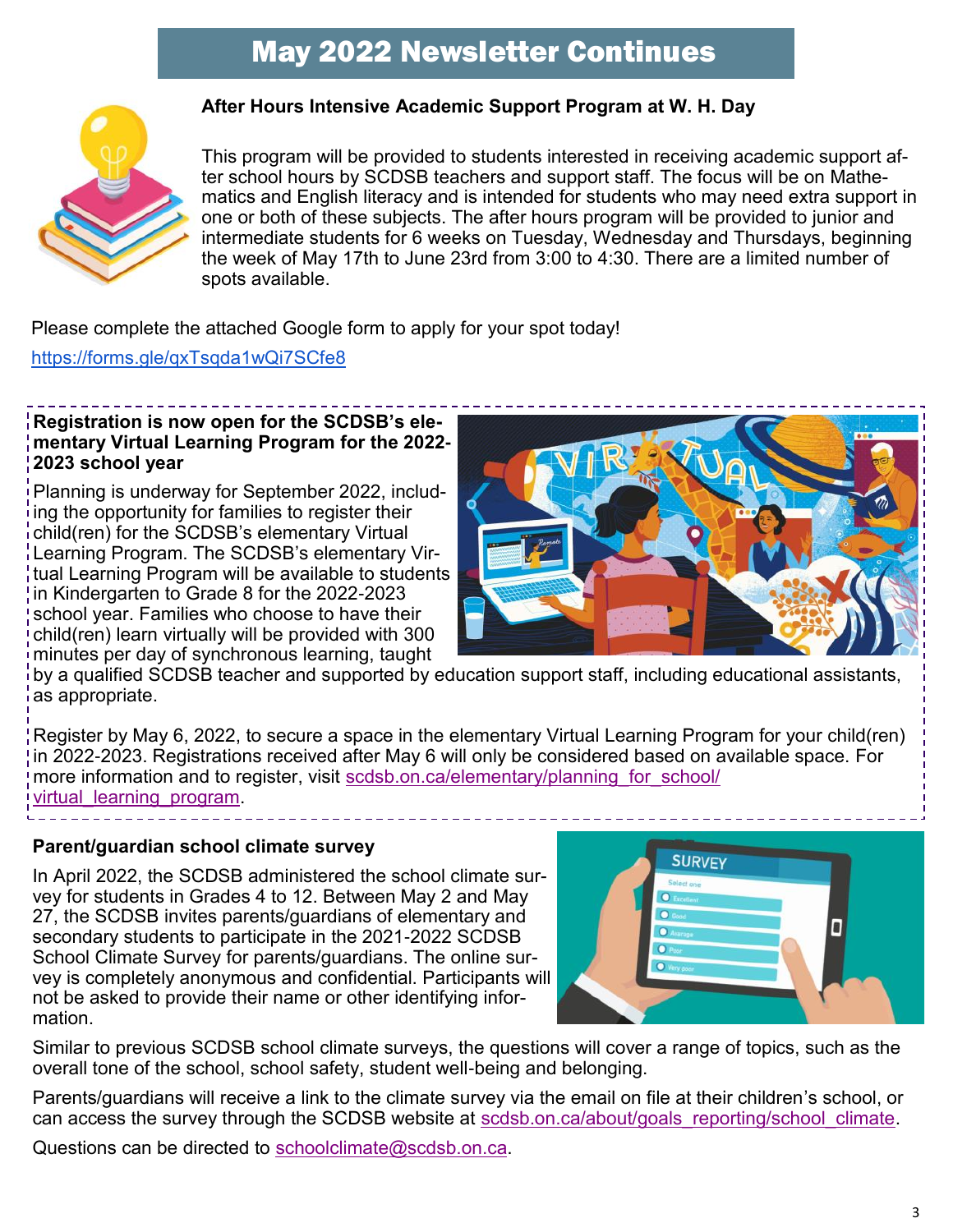

#### **Register now for summer child care**

Child care programs for children in Kindergarten to Grade 6 are provided by independent, third-party child care operators in some SCDSB schools. To support your child care needs, some operators offer child care over the summer holidays. Registration in advance is required. Please contact the child care operator directly to discuss fees and to register. More information and contact numbers can be found at scdsb.on.ca/elementary/planning for school/ [childcare\\_before\\_after.](https://scdsb.on.ca/elementary/planning_for_school/childcare_before_after)

#### **EQAO**

In May, we have our Ontario standardized assessments in grade 3 and grade 6. Staff and students have been working hard to prepare for the assessment days. Their work aligns with the Ontario curriculum and supports the essential skills our students require to be successful learners. Our EQAO dates for grades 3 and 6 are



**May 30th to June 10th**. It is very important that students are in attendance on these days in order to meet the requirements outlined by the Ministry of Education.



#### **EarlyON Child and Family Centres**

Did you know that EarlyON Child and Family Centres offer free programs, resources, parenting courses and developmental screening, as well as referrals to community programs? All children, prenatal through 6 years of age, can participate with their parent(s) or caregiver(s). In Simcoe County there are four agencies that deliver EarlyON Child and Family programs. Services are available in English and French and can be explored by visiting [www.simcoe.ca/ChildrenandCommunityServices/](https://can01.safelinks.protection.outlook.com/?url=https%3A%2F%2Fwww.simcoe.ca%2FChildrenandCommunityServices%2FPages%2FEarlyON.aspx&data=04%7C01%7Cafarrell%40scdsb.on.ca%7C98cf9ce9ef964dc1666e08d9d763dc41%7C573d7e64d5434fd8b3da0c64adc4eb35%7C1%7C0%7C6377776) [Pages/EarlyON.aspx.](https://can01.safelinks.protection.outlook.com/?url=https%3A%2F%2Fwww.simcoe.ca%2FChildrenandCommunityServices%2FPages%2FEarlyON.aspx&data=04%7C01%7Cafarrell%40scdsb.on.ca%7C98cf9ce9ef964dc1666e08d9d763dc41%7C573d7e64d5434fd8b3da0c64adc4eb35%7C1%7C0%7C6377776) EarlyON Child and Family Centre staff are trained in child development and facilitation of educational programs for parents/ guardians and children, and are now providing a new parent/child inter-

active program called *Getting Ready for Kindergarten* for parents/guardians and children who are starting Kindergarten this fall! Pre-register at [www.earlyonsimcoenorth.ca/hubfs/GRFK.pdf.](http://www.earlyonsimcoenorth.ca/hubfs/GRFK.pdf)

#### **Adult English as a Second Language Program**

Looking to improve your English skills? Join our Adult English as a Second Language Program (ESL) classes to improve your listening and speaking skills through class discussions and presentations. Develop your English skills to advance in your current job or open the door to new employment opportunities. Learn more about your local community and explore Canadian culture and history. Adult ESL classes are offered year-round with a continuous intake.

To register for the program, please contact the Barrie Learning Centre at 705-725-8360 ext. 45151, or email [ganderson@scdsb.on.ca.](mailto:ganderson@scdsb.on.ca)

*\*Please note all students starting ESL for the first time must be assessed prior to starting the class. Fees apply for visitors to Canada and work/study permit holders.*

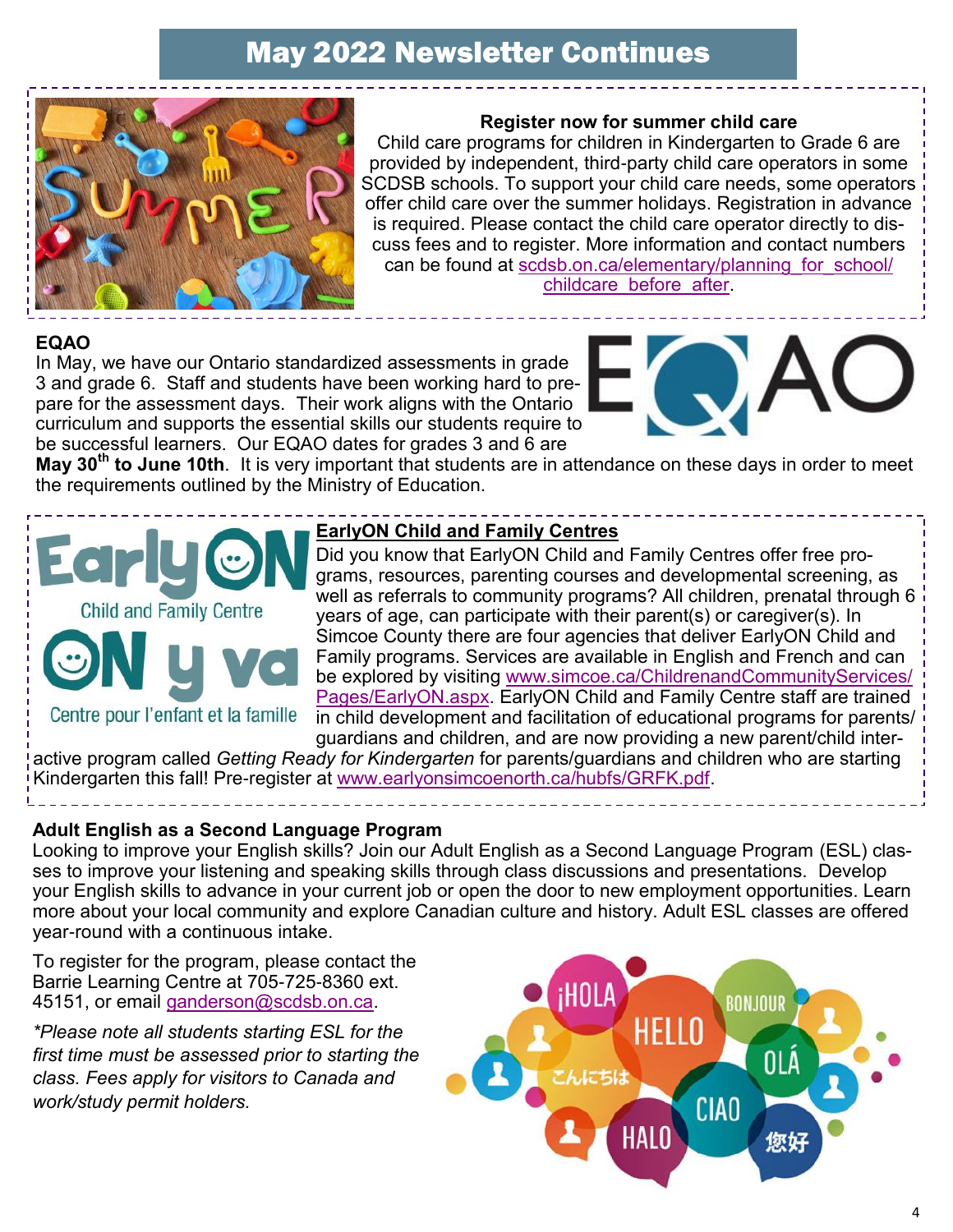#### **Join us! A learning series for parents/guardians**

Mental health and well-being continues to be a key strategic priority within the SCDSB. We are pleased to be part of a three-year partnership with Pine River Institute (PRI). The Centre for Family Initiatives at Pine River Institute (CFI@PRI) will provide several multi-part learning series focused on student mental health and well-being to SCDSB families, staff and within the SCDSB's broader school communities.

There is an upcoming webinar in the learning series specifically planned for parents and guardians during this school year.

May 19 Understanding addiction and addictive behaviours

We hope you save this date in your calendar and join us for this learning opportunity. For more information and to register, please visit the mental health and well-being page on the SCDSB website: [https://](https://can01.safelinks.protection.outlook.com/?url=https%3A%2F%2Fbit.ly%2F3jGaC74&data=04%7C01%7Cafarrell%40scdsb.on.ca%7Cec4ecedd6fe14e8d9f3708d999468884%7C573d7e64d5434fd8b3da0c64adc4eb35%7C1%7C0%7C637709350472482142%7CUnknown%7CTWFpbGZsb3d8eyJWIjoiMC4wLjA) [bit.ly/3jGaC74.](https://can01.safelinks.protection.outlook.com/?url=https%3A%2F%2Fbit.ly%2F3jGaC74&data=04%7C01%7Cafarrell%40scdsb.on.ca%7Cec4ecedd6fe14e8d9f3708d999468884%7C573d7e64d5434fd8b3da0c64adc4eb35%7C1%7C0%7C637709350472482142%7CUnknown%7CTWFpbGZsb3d8eyJWIjoiMC4wLjA)

Pine River Institute is a live-in treatment centre and outdoor leadership experience for youth aged 13 to 19 struggling with addictive behaviours and often other mental health issues. Combining therapy with a fullyaccredited education program, PRI reinforces the healthy life skills required for a successful future. CFI@PRI extends PRI's knowledge, experience and evidence-informed treatment approach to families and care providers in the community to support youth mental wellness and prevent the need for more intensive interventions. Learn more about PRI by visiting their website at [www.pineriverinstitute.com.](http://www.pineriverinstitute.com)

### **Join the SCDSB's Parent Involvement Committee for an Unlearning Bias Parent Series**

This May, the Simcoe County District School Board's (SCDSB) Parent Involvement Committee (PIC) is hosting a virtual learning series for parents/guardians. Unlearning Bias features three sessions that will support participants in exploring the benefits of diversity while gaining language and tools to challenge prejudice, stereotyping and discrimination in their communities.

#### **Identifying and Unlearning Bias**

Presented by Shafiq Aziz, Director of Programs, Harmony Movement May 3 from 6:30 to 8:30 p.m.

#### **How to be a Good Ally**

Presented by Shafiq Aziz, Director of Programs, Harmony Movement May 10 from 6:30 to 8:30 p.m.

#### **How to Take Action**

Presented by Irfan Toor, Director of Equity, Diversity and Inclusion, Ontario Principals' Council May 17 from 6:30 to 8:30 p.m.

Participants are asked to register in advance. Participation in all three sessions is encouraged but not required. Information to access the sessions will be shared via email with individuals who have preregistered. To learn more about each session and to register visit [scdsb.on.ca/unlearningbias.](http://www.scdsb.on.ca/unlearningbias)

**Kindergarten registration for September 2022 is open!**

Kindergarten is the beginning of a wonderful journey of learning and we want your child to begin their journey in a SCDSB school! Do you have a child who is turning four in 2022? If so, we invite you to register your child for kindergarten. To register online or for more information visit: scdsb.on.ca /kindergarten.





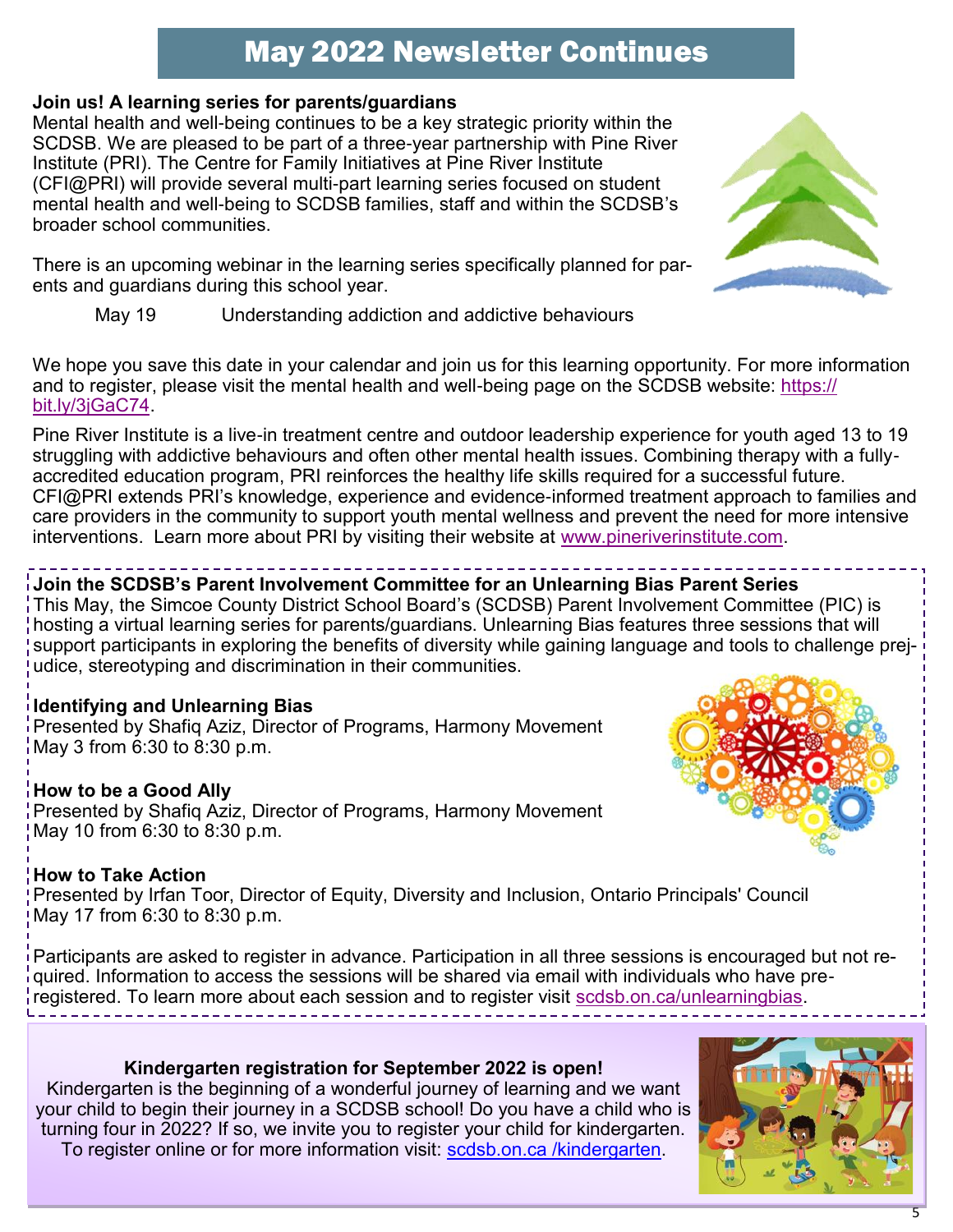#### **Mental Health Week 2022**

Join us May 2 to 8 for #SCDSBMentalHealthWeek to help celebrate and bring awareness, prevention and promotion to mental health. This year the theme is Empathy. Throughout this week, the SCDSB will continue to focus on the importance of compassion, understanding and empathy for ourselves and others as part of our collective responsibility take care of and support the well-being of those around us. Learn more by visiting the mental health and well-being page on the SCDSB website: [https://bit.ly/2QdibGR.](https://can01.safelinks.protection.outlook.com/?url=https%3A%2F%2Fbit.ly%2F2QdibGR&data=05%7C01%7Cafarrell%40scdsb.on.ca%7C903b0af0f26f40fafc7e08da22e4dfad%7C573d7e64d5434fd8b3da0c64adc4eb35%7C1%7C0%7C637860663636251511%7CUnknown%7CTWFpbGZsb3d8eyJWIjoiMC4wLjA)





Some tips for supporting fact fluency at home:

- 1 Practice the facts in a meaningful order.
- start with foundational facts like 2s, 10s, 5s, 1s and 0s

• move on to more challenging facts that can be found using combinations of foundational facts, like 3s, 4s, 6s, 8s, 9s and 7s

use this Mastering Math Facts link below to learn strategies to support each group of facts: [https://](https://bit.ly/3jZKROQ) [bit.ly/3jZKROQ](https://bit.ly/3jZKROQ)

2 Help your child see that the order of the factors does not change the product. example:  $2 \times 5 = 10$  and  $5 \times 2 = 10$ 

3 Help your child practice by decomposing more challenging facts into known facts.

example one:  $7 \times 8$  can be thought of as  $(7 \times 4) + (7 \times 4)$ example two:  $5 \times 7$  can be thought of as  $(5 \times 5) + (5 \times 2)$ 

4 Help your child visualize the facts by building arrays and drawing pictures to represent them. Follow this link for helpful resources: [https://mathvisuals.wordpress.com/multiplication-division/.](https://mathvisuals.wordpress.com/multiplication-division/)

5 Play games such as:

Blockout:<https://mathforlove.com/lesson/blockout/> Math Flips:<https://mathvisuals.wordpress.com/math-flips/> Stick and Split:<https://www.stickandsplit.com/>

6 Allow your child as much time as they need to find an answer for a fact. This will lower the stress and support them with using the strategies they are learning, and they will soon become automatic with practice.

#### **Class Lists**

During the month of May, teachers collaborate to create class lists for the upcoming school year. A great deal of time is spent to ensure students' learning and emotional potential. Teacher requests cannot be considered at this time. However, if parents have a request or concern based on sound academic grounds, please email Mrs. Reynolds at [kreynolds@scdsb.on.ca](mailto:kreynolds@scdsb.on.ca)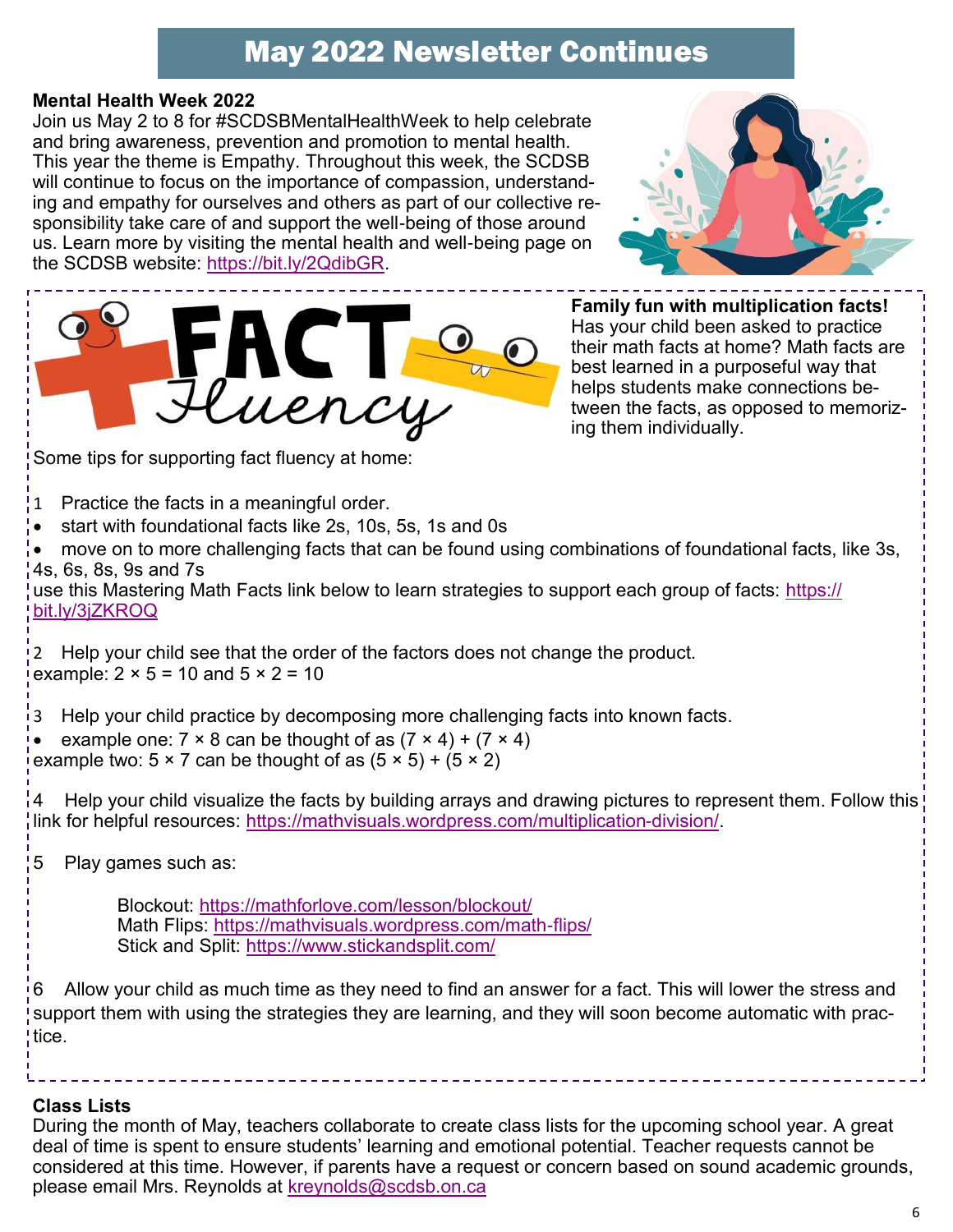## **Heritage Recognition for the month of May**

#### **Asian Heritage Month**

This month recognizes and pays tribute to the contributions that people from Asian countries have made and continue to make to the development and general welfare of Ontario. For more information,



visit [https://www.ontario.ca/laws/statute/05a10.](https://www.ontario.ca/laws/statute/05a10)



#### **Dutch Heritage Month**

Dutch Heritage Month recognizes the important contributions that Dutch Canadians have made to the economic, political, social and cultural fabric of our society. For more information, visit [https://](https://www.ontario.ca/laws/statute/11d04) [www.ontario.ca/laws/statute/11d04.](https://www.ontario.ca/laws/statute/11d04)

#### **Jewish Heritage Month**

Jewish Heritage Month is an opportunity to remember, celebrate and educate future generations about the inspirational role that Jewish Canadians have played, and continue to play, in communities across Ontar-



io. For more information, visit [https://www.ontario.ca/laws/](https://www.ontario.ca/laws/statute/12j01) [statute/12j01.](https://www.ontario.ca/laws/statute/12j01)

#### **South Asian Arrival Day (May 5)**

For South Asians, the month of May has been a time of celebration and commemoration of their arrival from the Indian subcontinent to the



Americas beginning on May 5, 1838. For more information, visit [https://www.ontario.ca/laws/statute/01s29.](https://www.ontario.ca/laws/statute/01s29)

#### **South Asian Heritage Month**

South Asian immigrants began arriving in Ontario at the start of the 20th century. Today, South Asians make up a sig-South nificant proportion of Ontario's popula-Asian tion and are proud to draw upon their ritage from and arc producted and upon them<br>Month heritage and traditions, contributing to many aspects of culture, commerce and public service across this province.For

more information, visit [https://www.ontario.ca/laws/](https://www.ontario.ca/laws/statute/01s29) [statute/01s29.](https://www.ontario.ca/laws/statute/01s29)



#### **May 5th is National Day of Awareness and Action for Missing and Murdered Indigenous Women, Girls, and 2SLGBTQIA+ people.**

MMIWG refers to a human rights crisis that has become a topic of discussion within national media. Indigenous and International organizations have long called for action into the high and disproportionate rate of violence

and number of missing and murdered Indigenous Women and girls in Canada. We encourage you to wear red on this day to bring awareness.



7